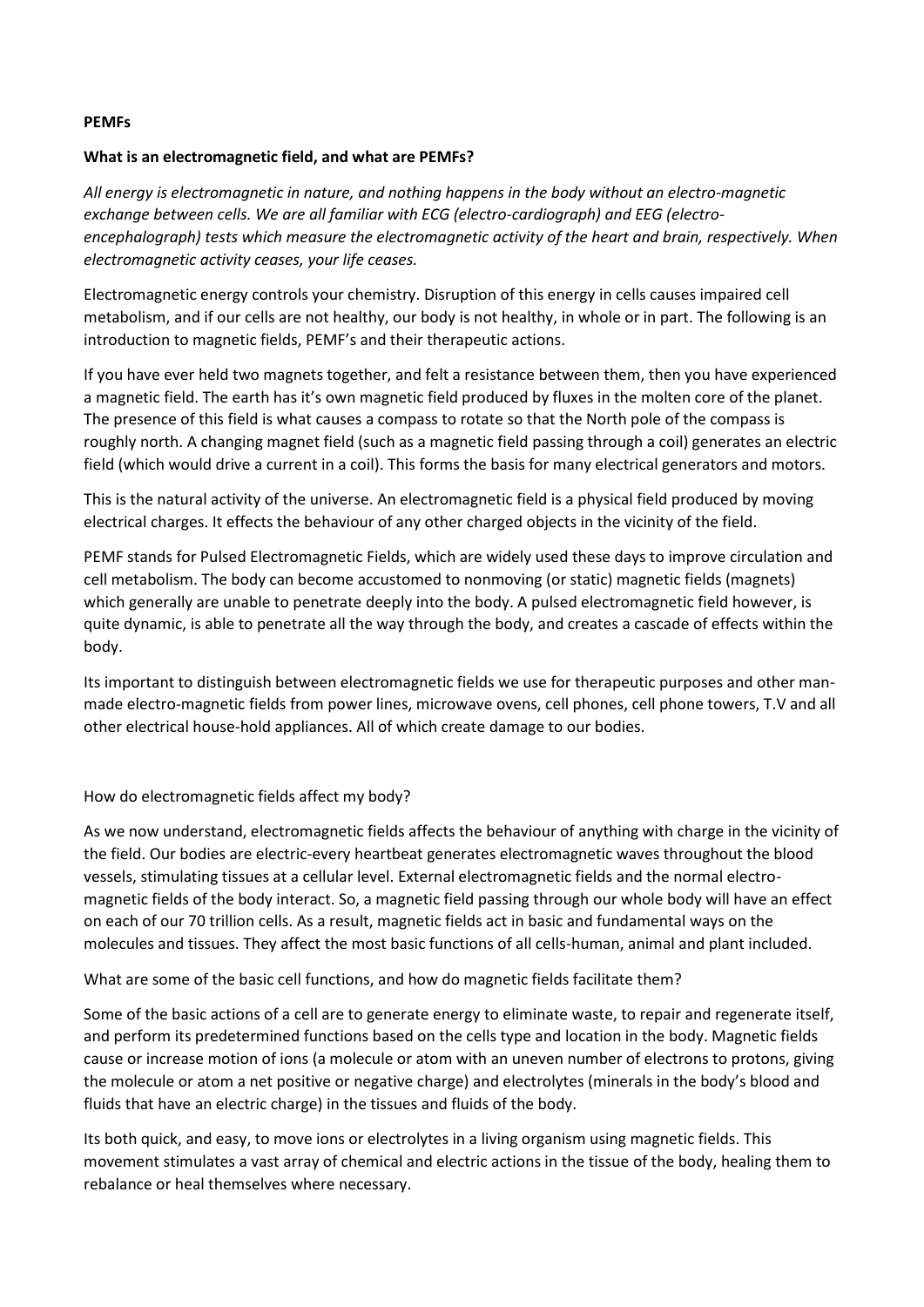All cells need energy to function. Cellular energy requires ATP (Adenosine Triphosphate) and is fundamental to all cell and body functions and is necessary to sustain life itself. ATP regulates cell metabolism by transporting chemical energy within our cells. Low ATP levels cause our cells to be sick, and decreases their ability to heal, regenerate, or function properly. Through the increased motions of ions and electrolytes, magnetic fields help cells increase their energy (or "charge") by up to 500%.

### Why do I need treatment at the cellular level?

Magnetic fields also affect the charge of the cells membrane, which allows the membrane channels to open. These channels are like doors and windows of a house. By opening cell channels, dietary nutrients are better able to enter the cell, and waste is more easily eliminated from the cell. This helps to rebalance and restore optimum cell function. If you restore enough cells, they will all work more efficiently. Cells of the same type come together to make tissue, and those tissues come together to make organs. So, by restoring or maintaining cellular function, you will, in turn, restore or maintain organ function, allowing the entire body to function better. We know that the body ages over time. Maintaining the function of every individual cell at an optimal level every day is an important part of slowing ageing.

# Can PEMF therapy protect me from future illnesses?

Cellular "injury", the state of a cell when it is not healthy, leads to a diseased conditions. Magnetic fields protect against cell injury by improving circulation, repair processes, and energy, and increasing special stress proteins into the cells. These proteins are used to prevent cell break-down and general wear and tear, as well as helping speed recovery from injury. Magnetic fields balance cells, tissues, and bodily functions at a very fundamental level, even before damage and problems become obvious to you.

# I thought magnetic fields were bad for me?

There are distinct differences in the effects of various devices at various frequency ranges, from extremely low frequencies (ELF's) to very low frequencies (VLF's) to microwave level frequencies, radio frequencies, infrared and ultraviolet frequencies and more. Most magnetic field exposure risk comes from power lines and cell phones, because their particular exposure times or field strengths and frequencies. These frequencies and intensities, known as "electro-smog", can induce heat in tissues of the body and modify genes and DNA, and therefore can damage cells. The MagnaField system provide great defence against magnetic field deficiency caused by electro-smog.

### Can I overdose on a magnetic field?

Low frequency, low intensity magnetic fields have minimal effect on healthy cells. In a healthy cell, these magnetic fields seem to be ignored. A cell cannot make more energy than it is capable of. In other words, it cannot be "overcharged" with PEMF's. Only unhealthy or unbalanced cells need and use the extra energy from therapeutic PEMF's to get better.

### How quickly will my illness or health issue improve?

Minor imbalances in individual cells can be rebalanced very easily before they become an obvious problem. Regrettably, most people wait until they have a significant health issue before they seek treatment with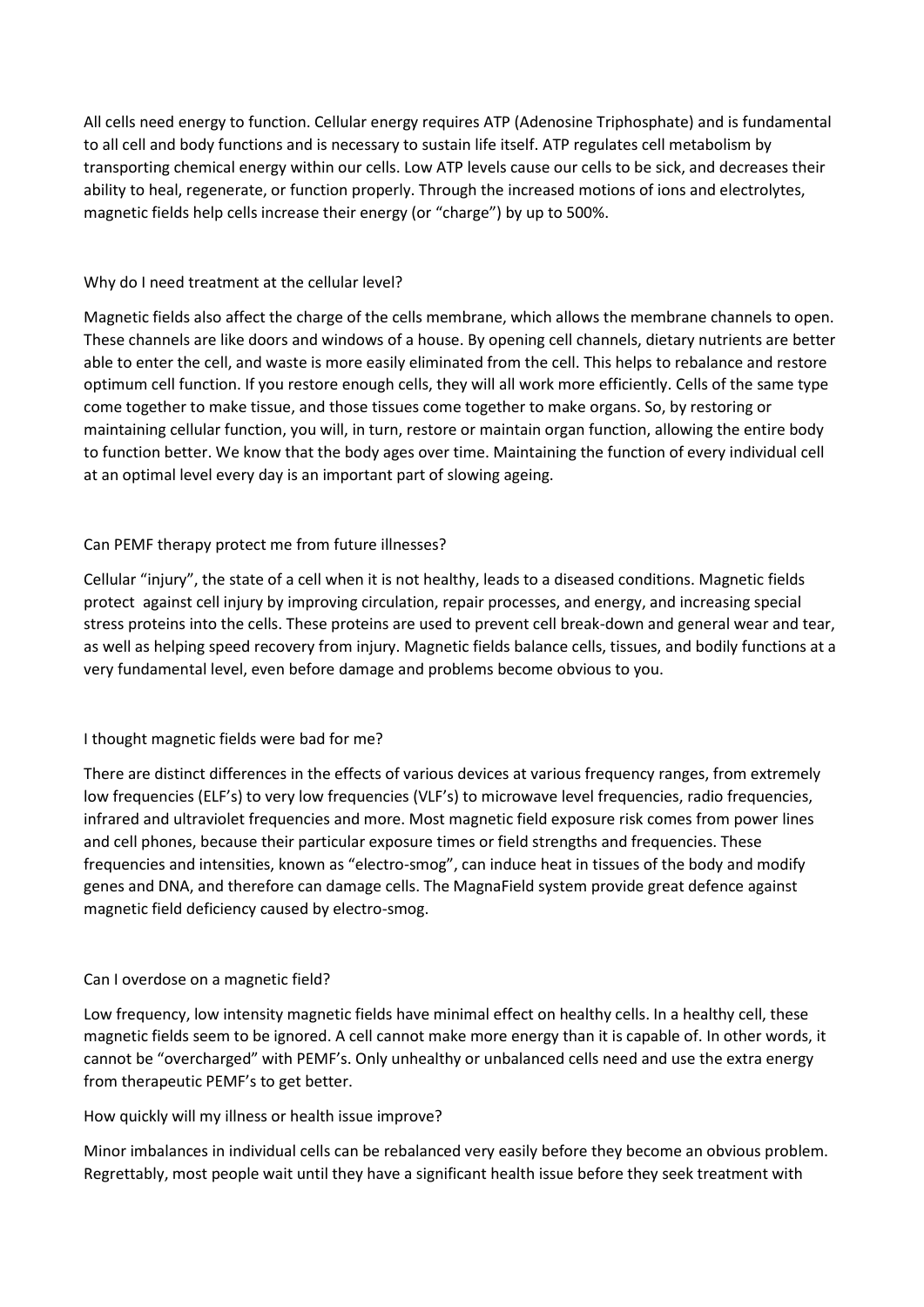PEMF technology. By this time, some problems have become too deep-seated to reverse, and only symptom control remains possible. It is important to say that PEMF's are not expected to cure disease. Their role is to stimulate the various functions of the body so that the body can better support and heal itself. Understanding the extent of a health problem will help the individual to have realistic expectations of the time required to produce expected or desired results. If the problem took a long time to get where it is now, PEMF's may take a long time to give the greatest benefit- and may never produce hoped for results if the damage is too great. That doesn't mean they won't work, and it doesn't mean you won't get significant health benefits. We need to respect the body's healing timelines and processes, and work positively with them. When treatment is begun, the order of healing will follow the body's own wisdom of what tissue and symptoms will be cleared first, second, etc. Patience and acceptance of this natural order will aid in the healing process.

# Will magnetic fields replace my medication?

While PEMF's will not cure diabetes, heart disease, arthritis, or cancer, they can still make a huge improvement in overall function and symptom relief, and can be used alongside other treatments, including medication, for even better results. In many cases, PEMF's can be used to replace or reduce pain medications and other anti-inflammatories, but they should not be depended on as the primary treatment without discussion with an appropriate health care professional.

They can become a primary treatment once a proper diagnosis and treatment plan are developed and the need for medication is reduced or eliminated.

How often should I do treatments? Daily or only as problems arise?

Magnetic fields selected for treatment simultaneously provide health maintenance, not just treatment. PEMF's used in the home daily would be an important part of any prevention or health maintenance program, in addition to any treatment program. Magnetic therapies are usually complementary to other therapies, and they usually enhance each others benefits.

# What are some of the basic beneficial effects of PEMFs on my body?

### Increased Circulation

One of the most basic functions magnetic fields have in the body is to increase circulation. When a cell (such as a red blood cell) is injured or ill, it does not hold its ideal "charge". This causes red blood cells to "stick" together, making circulation slow. When a magnetic field passes through a red blood cell, the membrane becomes properly charged, allowing the cell to repel itself and keep itself separate from other red blood cells, thereby increasing circulation. In addition, PEMF's increase various chemicals in the blood vessel walls that cause the blood vessel walls to dilate and thereby increasing the amount of oxygen delivered to the tissues.

Poor circulation makes tissues unhealthy and prone to disease and breakdown. Improved circulation helps tissues get the nutrition and oxygen they need, while expelling the waste they produce. The result of improved circulation Is the reduction of swelling and the removal of bruising.

Enhanced Muscle Function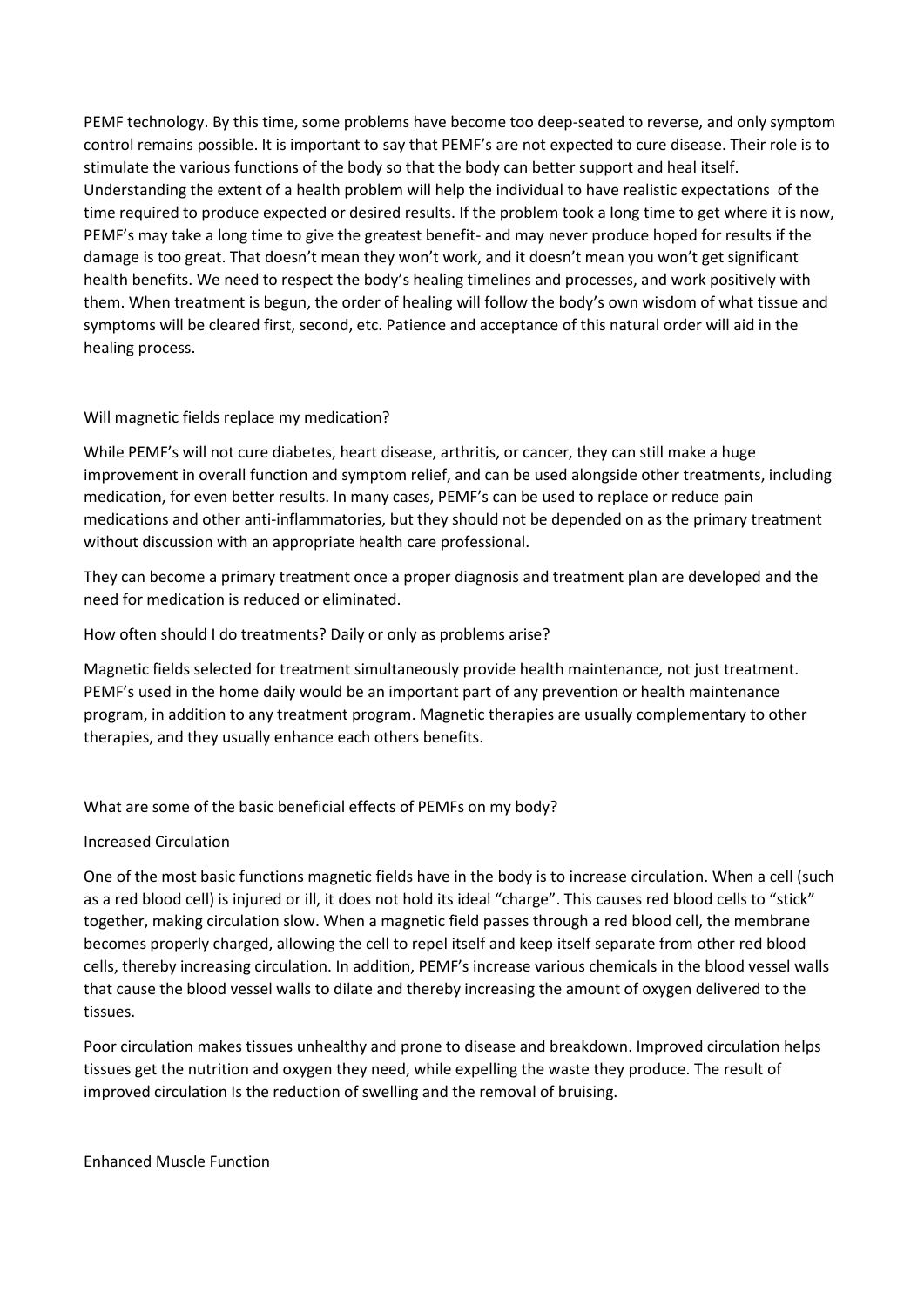Muscle energy, needed for muscles to work, is developed through a process called Myosin Phosphorylation. Myosin is muscle, and phosphorylation is energy (ATP) production. Optimal energy allows muscles to work longer and harder, and recover more quickly from their work. Muscles that are contracted or in spasm are better able to relax, decreasing tension and reducing the pain caused by spasm.

### Decreased Inflammation

Inflammation is a cascade of physiologic processes initiated by the body to repair cellular damage in the tissues by increasing blood flow to the damaged area and increasing the number of good inflammatory cells. The process of inflammation is generated and supported by the interaction of a number of immune cell types, with other cell types, like Killer T cells, (KT cells) playing a regulatory role in the cascade effect. Inflammation is a necessary and beneficial process, but it often persists longer than necessary, resulting in chronic inflammation. This is frequently the cause of chronic pain. PEMF's have been found to reduce chronic, damaging inflammation.

Killer T cells are a major regulator of the inflammatory cascade. In bacterial infections, early infiltration of the affected tissues by the white blood cells is followed by the arrival of KT cells, which kill bacteria. In this circumstance, eliminating KT cells can delay or stop healing. Conversely, in trauma induced injury, KT cells are less important in the healing process, and may be harmful if present too long.

In this case, elimination of KT cells can minimise the unwanted actions of inflammation, accelerate healing, and reduce the risk of chronic inflammatory disease. In chronic inflammatory diseases such as rheumatoid arthritis, psoriasis or tendinitis, KT cells support the persistence of the disease, therefore removing them would be favourable to the sufferer.

Research shows that PEMF's can induce the appropriate death of aged, chronic KT cells by actions on the KT cells membrane and key enzymes in the cells. For example, PEMF's affect ion flow through specific cell membrane channels (like those for sodium, potassium, and calcium) which positively affect these enzymes.

### Stress Reduction

Stress is a natural part of being human. Normal levels of physical and mental stress is called "eustress" as opposed to "distress". Too much stress is very harmful to the body, and accelerates ageing. Stress is responsible for at least 65-70% of all illness, so stress reduction is paramount to all of us. Stress reducing activities, performed only now and then will allow too much stress-related damage to accumulate over time. Therefore, stress reduction must be a daily activity.

PEMF's have many proven stress-reducing effects. Daily use of PEMF's help wash away the negative effects that stresses have on our body and mind.

### Bone Healing

PEMF's pass through our bodies-even the bones-as if the body wasn't even there. PEMF's work to repair bones, whether they are damaged by surgery, injury or disease, and have been found to improve bone regeneration such as occurs with osteoporosis and osteopenia, among other bone destroying conditions.

### Blood Oxygenation

Just as a fire cannot burn without oxygen, your cells cannot produce heat and energy without oxygen. Our lungs extract oxygen from the air we breathe. It passes into our blood and is carried by arteries away from the heart to be delivered to the rest of the body, including all our organs. PEMF's help with the process of extracting oxygen out of the air we breathe and help it to be transported into circulation. The absorbed oxygen is then transported through the body to all the cells, where it is absorbed into the individual cells. In